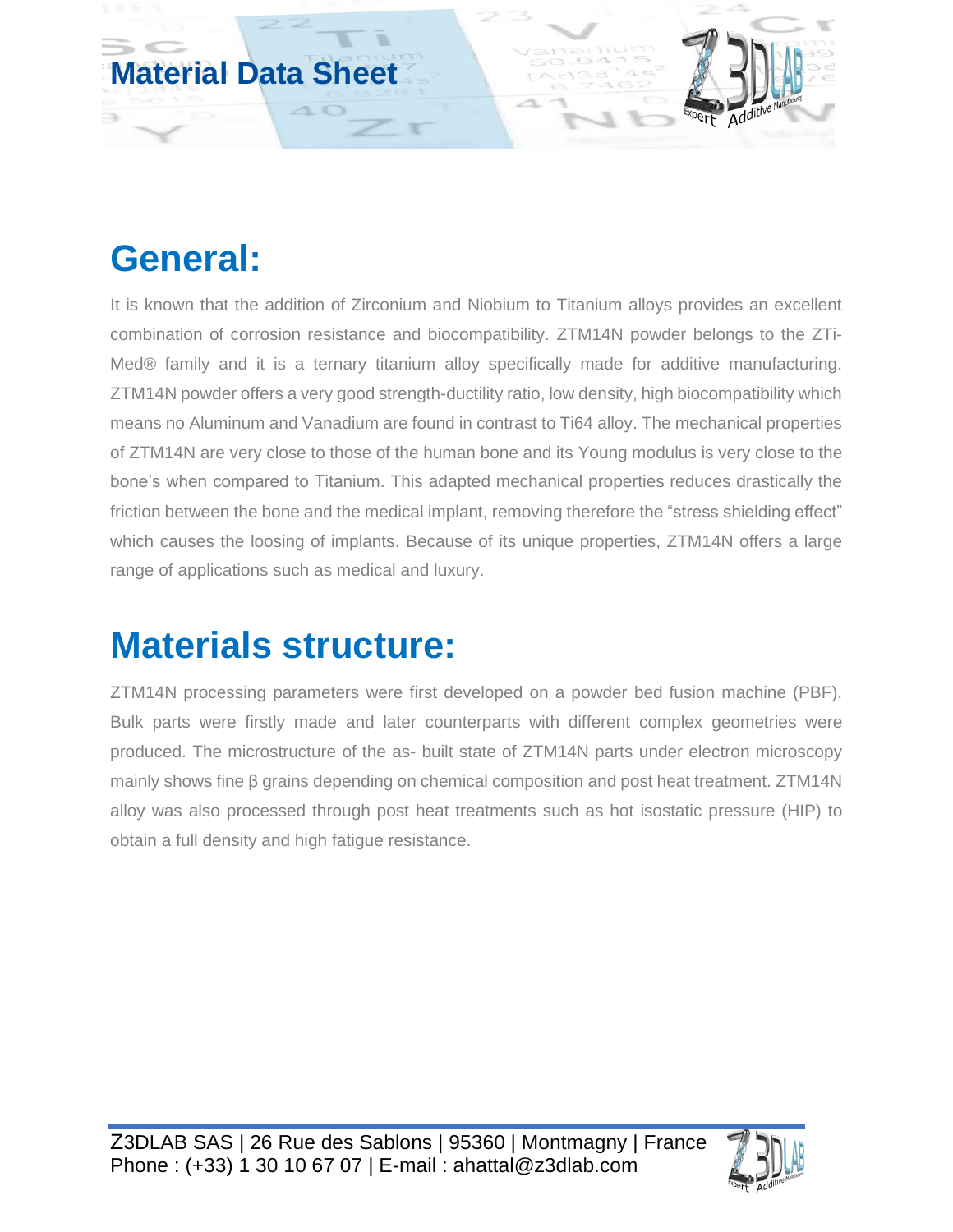

∍

**Physical and Chemical Properties**

10

| Mass density <sup>[2]</sup>                                 | $\sim 5.56$ g/cm <sup>3</sup> |                         |        |  |
|-------------------------------------------------------------|-------------------------------|-------------------------|--------|--|
| Component<br>density <sup>[3]</sup>                         | >99.9%                        |                         |        |  |
| Melting point                                               | ~1614 $^{\circ}$ C            |                         |        |  |
| Particle size <sup>[4]</sup>                                |                               | $25 - 45 - 63 - 100$ µm |        |  |
| Particle shape                                              |                               | Spherical               |        |  |
| Chemical composition<br>[Mass fraction in %] <sup>[5]</sup> |                               | <b>Element</b>          |        |  |
|                                                             |                               | Ti                      | 52.88  |  |
|                                                             |                               | Zr                      | 21.46  |  |
|                                                             |                               | <b>Nb</b>               | 27.12  |  |
|                                                             |                               | $\mathsf C$             | 0.039  |  |
|                                                             |                               | H                       | 0.0008 |  |
|                                                             |                               | $\overline{N}$          | 0.018  |  |
|                                                             |                               | $\circ$                 | 0.13   |  |

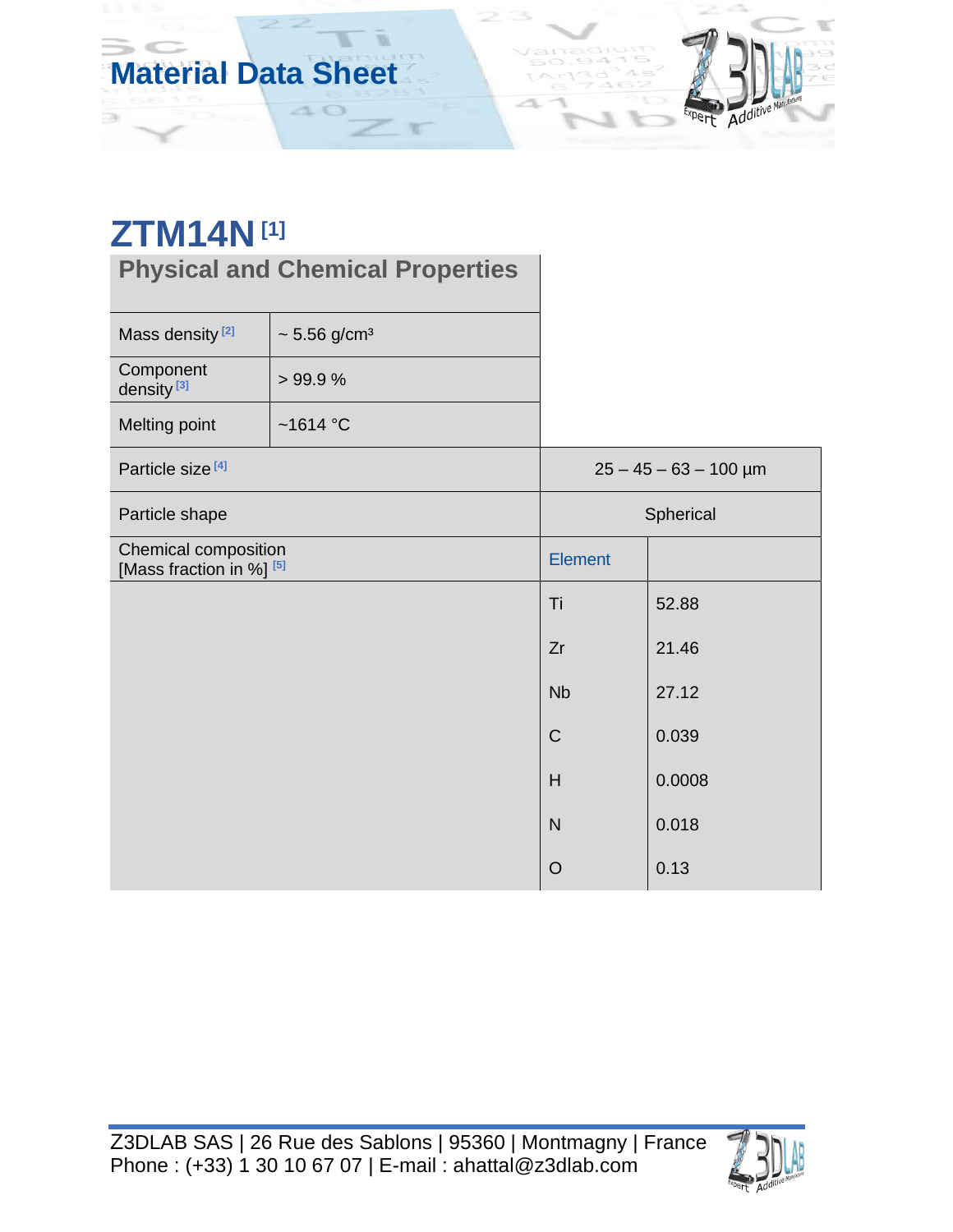## **ZTM14N[1]**

 $\Rightarrow$ 

| Mechanical Data at 25°C           |                  |          |     |                       |                     |     |  |  |  |
|-----------------------------------|------------------|----------|-----|-----------------------|---------------------|-----|--|--|--|
| Layer thickness 30 µm             |                  | As-built |     | Forged <sup>[7]</sup> | Ti64 <sup>[8]</sup> |     |  |  |  |
| M: Mean<br>SD: Standard deviation |                  |          | M   | <b>SD</b>             |                     |     |  |  |  |
| Tensile test [6]                  |                  |          |     |                       |                     |     |  |  |  |
| Tensile strength                  | $R_m$ [MPa]      |          | 752 | 6                     | 753                 | 860 |  |  |  |
| Offset yield strength             | $R_{p0.2}$ [MPa] |          | 710 | $\overline{4}$        | 729                 | 795 |  |  |  |
| Elongation at break               | A [%]            |          | 15  | 1.5                   | 14.5                | 10  |  |  |  |
| Young's modulus                   | E [GPa]          |          | 42  | $\mathbf{1}$          |                     | 113 |  |  |  |
| Hardness test [9]                 |                  |          |     |                       |                     |     |  |  |  |
| Vickers micro-hardness            | $HV_{0.2}$       |          | 320 | 5                     | 170                 | 340 |  |  |  |
| <b>Roughness</b><br>measurements  |                  |          |     |                       |                     |     |  |  |  |
| Roughness average                 | $R_a$ [µm]       |          | 6   | $\overline{2}$        |                     |     |  |  |  |

ZTi-Med® meting parameters are developed and enhanced at Z3DLAB facility. The physical and mechanical properties of ZTi-Med® made via additive manufacturing in addition to its powder were analyzed and tested according to ASTM and ISO standards by The French National Centre for Scientific Research (CNRS). More details about measurements procedures used by Z3DLAB are available upon request. We inform our clients that they are responsible for the qualified verification